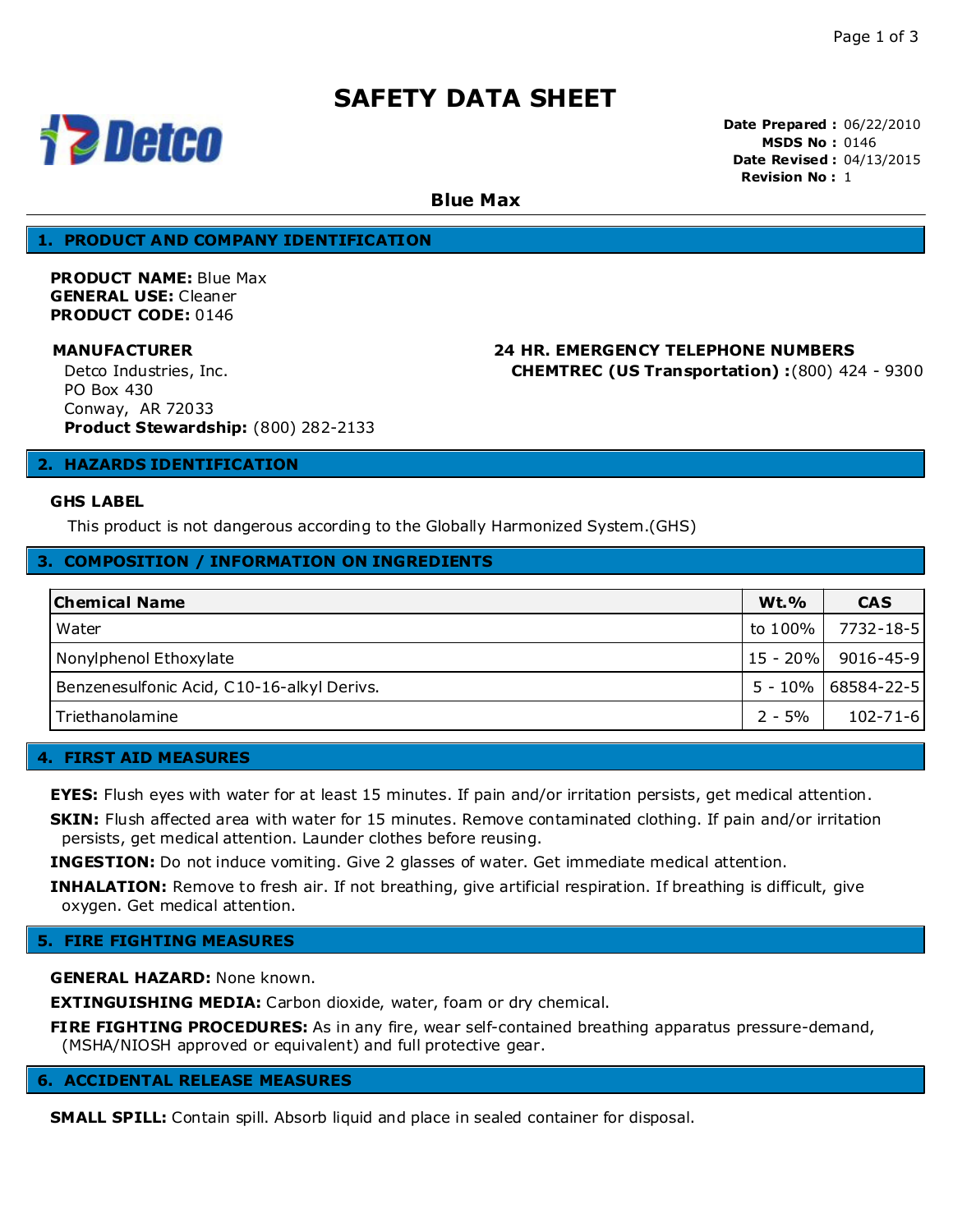# **SAFETY DATA SHEET**



**Date Prepared :** 06/22/2010 **MSDS No :** 0146 **Date Revised :** 04/13/2015 **Revision No :** 1

**Blue Max**

# **7. HANDLING AND STORAGE**

**STORAGE:** Store in a tightly closed container.

# **8. EXPOSURE CONTROLS / PERSONAL PROTECTION**

## **PERSONAL PROTECTIVE EQUIPMENT**

**EYES AND FACE:** Wear safety glasses with side shields (or goggles). **SKIN:** None. **RESPIRATORY:** None. **PROTECTIVE CLOTHING:** None.

# **9. PHYSICAL AND CHEMICAL PROPERTIES**

**PHYSICAL STATE:** Liquid **ODOR:** Floral **COLOR:** Blue **pH:** 8.0 **FLASHPOINT AND METHOD:** Not Flammable **FLAMMABLE LIMITS:** N/D to N/D **VAPOR PRESSURE:** Not Determined **VAPOR DENSITY:** Not Determined **BOILING POINT:** Not Determined **FREEZING POINT:** Not Determined **SOLUBILITY IN WATER:** Soluble **EVAPORATION RATE:** Not Determined **SPECIFIC GRAVITY:** 1.04  $(VOC):$  < 0.100 % **COEFF. OIL/WATER:** Not Determined

# **10. STABILITY AND REACTIVITY**

**HAZARDOUS POLYMERIZATION:** Will not occur. **STABILITY:** Stable. **CONDITIONS TO AVOID:** None known. **HAZARDOUS DECOMPOSITION PRODUCTS:** None known. **INCOMPATIBLE MATERIALS:** None known.

# **11. TOXICOLOGICAL INFORMATION**

**CARCINOGENICITY Notes:** None.